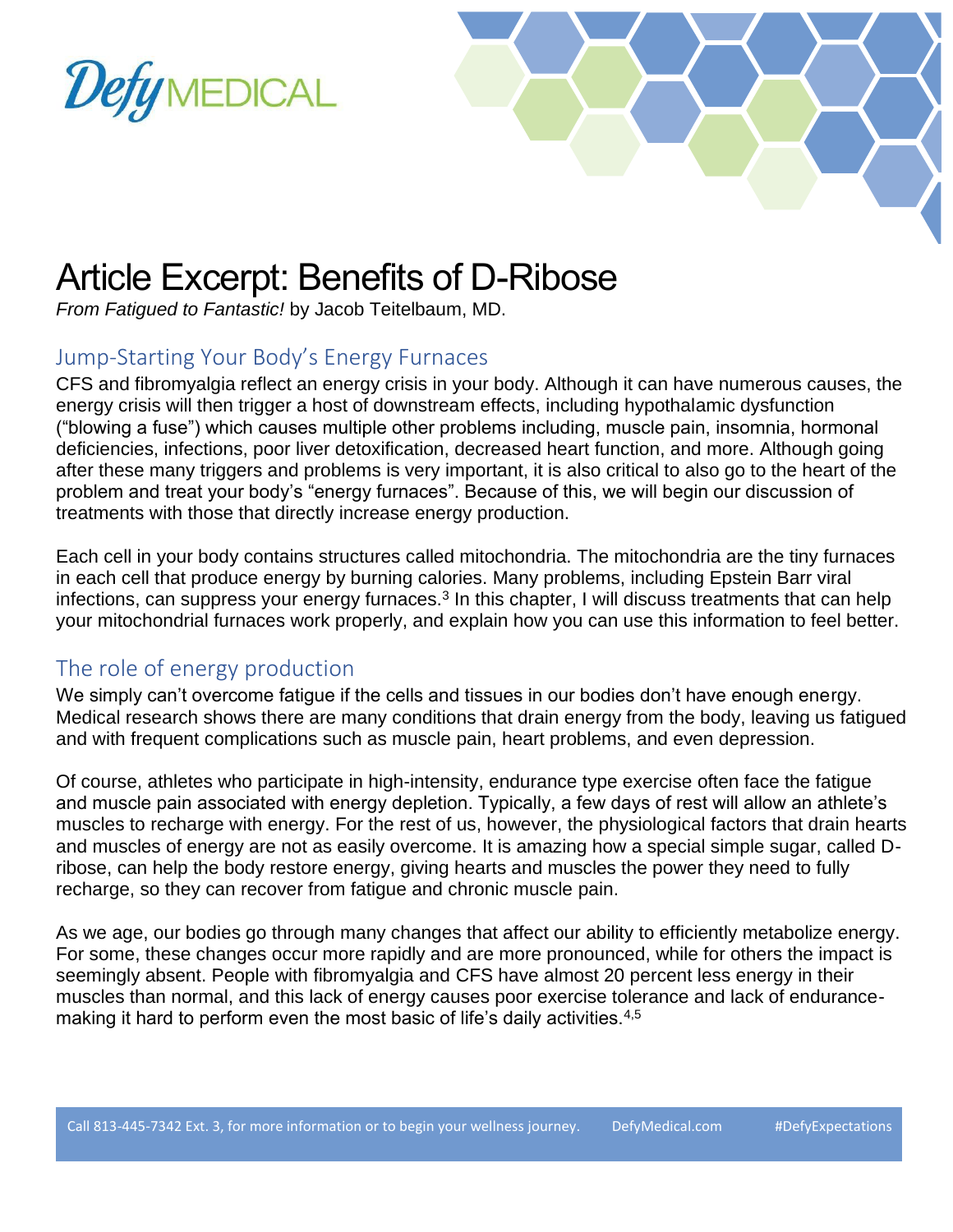



The metabolic changes that occur in our bodies over time or with the onset of disease are varied. Many are found to have thickening of the walls of capillaries that feed blood to muscles. These thickened capillary walls make it harder for oxygen to move from the blood to the muscle tissue, reducing the oxygen tension of the muscle and slowing the rate of energy synthesis. 6,7

In others, the mitochondrial energy furnaces are found to be defective and cannot keep up with the energy demand of cells and tissues as they work through daily activities. 8-10 Still for others, cells and tissues are deficient in certain nutrients that are needed to process food into energy, leaving the tissues energy starved.<sup>11-13</sup> And in the most difficult conditions, the muscle itself is affected, leaking vital cellular constituents that include energy compounds and the fuels needed to restore energy levels in affected tissues.<sup>14</sup>

No matter the cause, the impact of energy depletion is to propel a downward spiral of fatigue, muscle pain, soreness and stiffness that will not stop until the energy in the affected tissue can be restored. As energy is used faster than it can be restored, muscles become more painful, stiff, and fatigued. This causes even more energy to be used as the muscle struggles to recover, causing even more fatigue, soreness and stiffness,<sup>15-17</sup> and the cycle continues. If the conditions leading to energy depletion are not arrested in time, the fatigue can become overwhelming and debilitating-as occurs in CFS/FMS.

# The Consequences of Mitochondrial Dysfunction

A large number of clinical findings common in CFS/FMS can be explained by mitochondrial furnace malfunction.

- **Hypothalamic suppression.** Particularly severe changes in the hypothalamus have been seen in mitochondrial dysfunction syndromes.18
- **Brain fog**. Mitochondrial dysfunction can cause decreases in levels of neurotransmitters in the brain, specifically low dopamine and acetylcholine, and possibly low serotonin.
- **Sensitivities and allergies**. Decreased ability of the liver to eliminate toxins and medications could contribute to sensitivities to both medications and environmental factors.
- **Post-exertion fatigue**. Low energy production and accumulation of excessive amounts of lactic acid in muscles would inhibit recovery after exercise.
- **Poor digestion**. Mitochondrial dysfunction would also cause related to the bowel problems that plague so many people with chronic fatigue and fibromyalgia.
- **Weak immune system**. With problems in the mitochondria, you would expect to see poor white blood cell function and therefore a decreased ability to fight infection.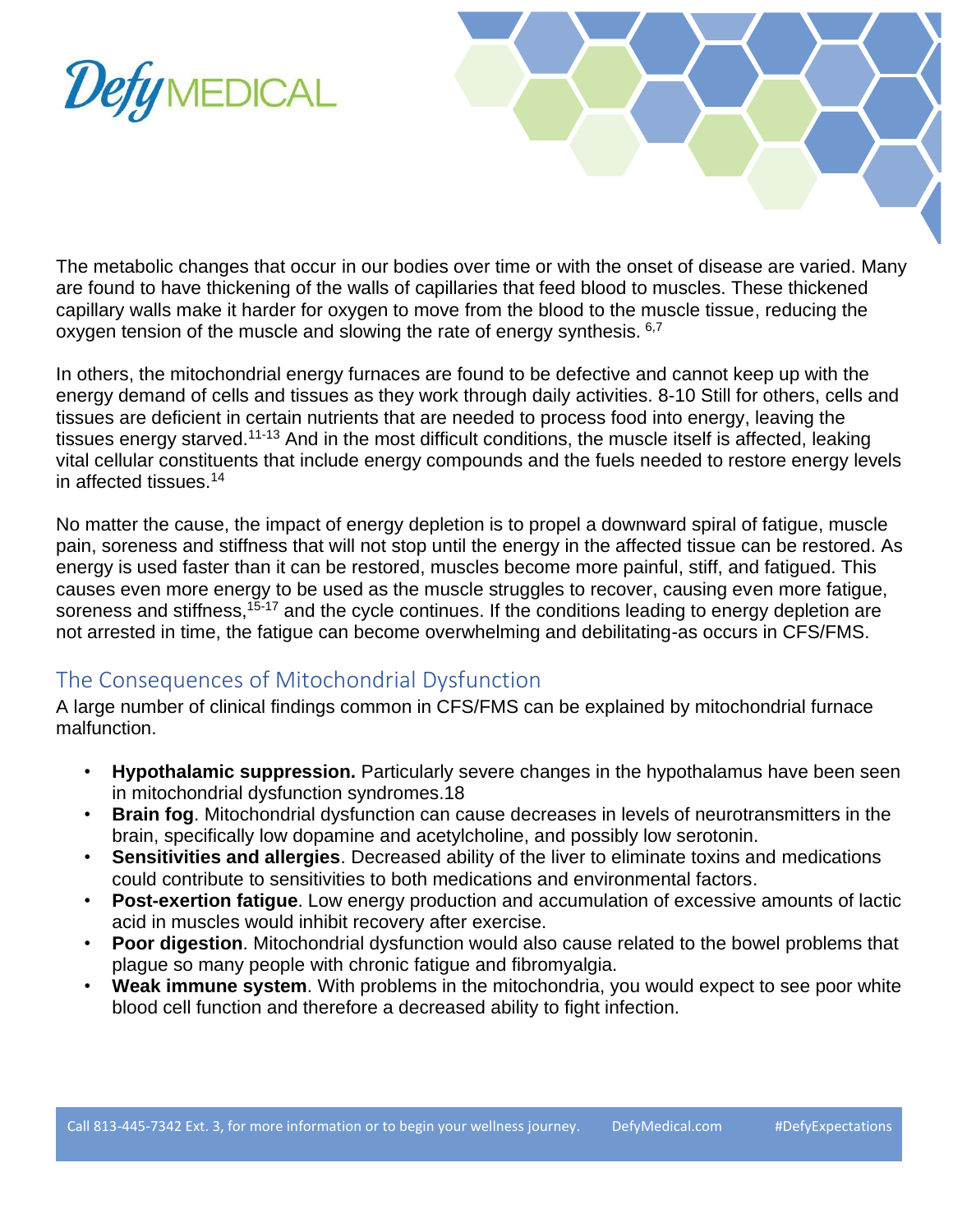



- **Heart dysfunction**. Based on research by Dr. Paul Cheney, mitochondrial dysfunction may weaken the heart muscle, requiring increased anti-oxidant levels through supplementation.
- **Kidney function**. Poor kidney function resulting from mitochondrial dysfunction may cause a defect in the filtration and detoxification process.

Thus, mitochondrial dysfunction might well be the root cause of—or at least a contributing factor to the hypothalamic, immune, neurotransmitter, nutritional, detoxification, sleep and other disorders seen in CFS/FMS.

# Improving Mitochondrial Function

If mitochondrial dysfunction is an underlying or contributing cause to CFS/FMS, the next question is whether anything can be done to make those cellular energy furnaces work better. A number of natural treatments are available to do just that. Let us now look at some of the treatments that can improve mitochondrial energy production. Let's begin with D-Ribose, the key to energy production.

#### D-Ribose–The Natural Body Energizer

In looking at energy production, it helps to look at the "energy molecules" such as ATP, NADH, and FADH. These represent the energy currency in your body, and are like the paper that money is printed on. You can have all the fuel you want, but if it cannot be converted to these molecules, it is useless!

For years, I talked about the importance of B vitamins, which are a key component of these molecules. These helped to a degree, but it was clear that a key component was missing. In looking at the biochemistry of these energy molecules, they are also made of two other key components-adenine and ribose. Adenine is plentiful in the body and supplementing with adenine did not help CFS. We then turned our attention to Ribose. Ribose is made in your body in a slow, laborious process and cannot be found in food. We knew that CFS/FMS causes your body to dump other key energy molecules like acetyl-l-carnitine. We then found that the body did the same with Ribose, making it hard to get your furnaces working again even after the other problems were treated.

This was like one of those "Eureka!" moments where things came together. Not having Ribose would be like trying to build a fire without kindling—nothing would happen. We wondered if giving Ribose to people with CFS would jump-start their energy furnaces. The answer was a resounding yes!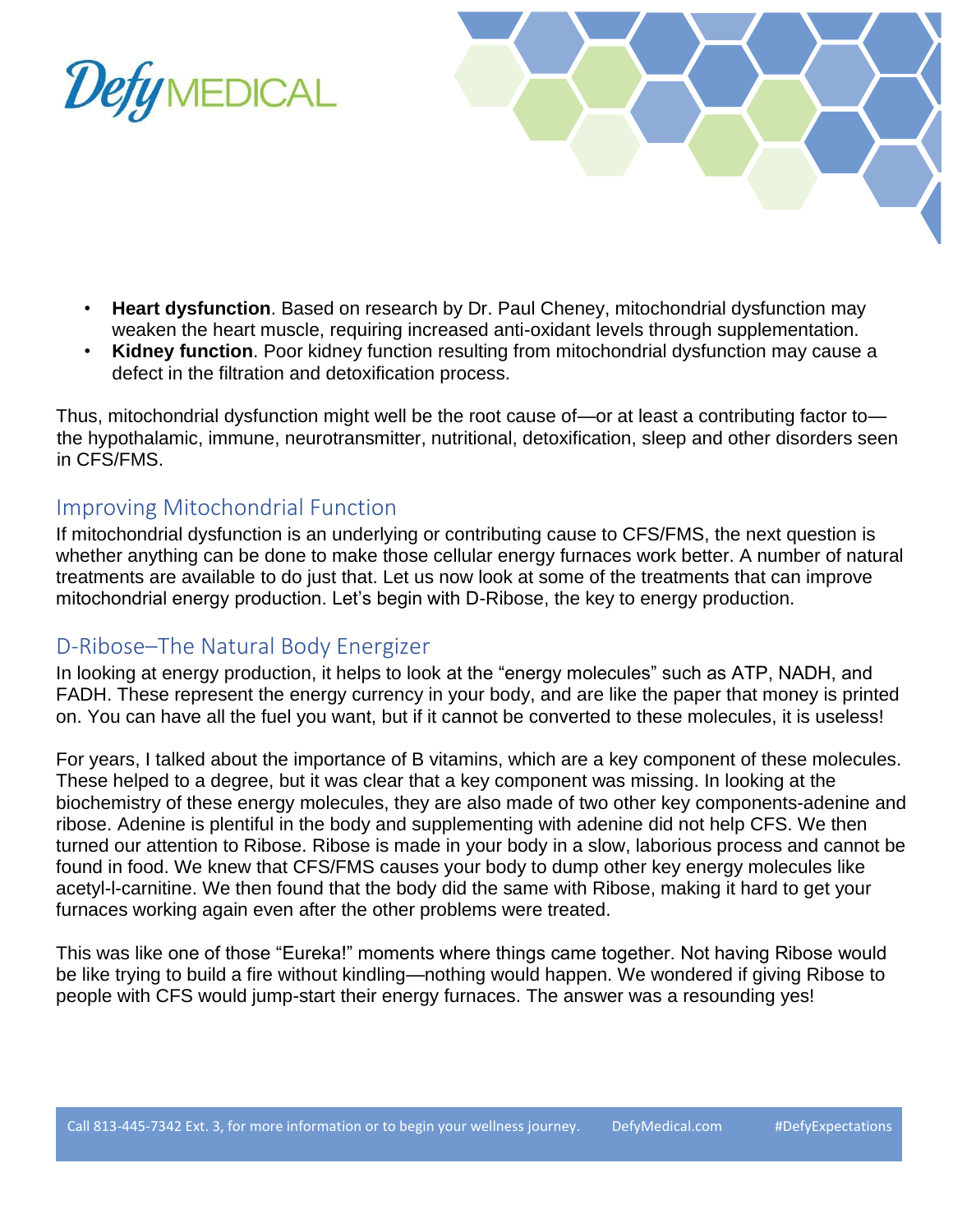



Our recently published study showed an average 44.7% increase in energy after only 3 weeks (improvement began at 12 days) and an average overall improvement in quality of life of 30%. Two thirds of the CFS/FMS patients felt they had improved.<sup>19</sup> Usually a 10% improvement for a single nutrient is considered excellent. A 44.7% increase left us amazed, and I am now recommending Ribose for all of my CFS/FMS patients, for athletes, and any one with pain, fatigue or heart problems. Ribose recently became available (over the counter) to physicians, and is one of the few natural products actually starting with physicians and then moving out into health food stores.

It is critical to use the proper dose for the first 3 weeks, which is 5 grams (5000 mg) three times a day. It can then be dropped to twice a day. I recommend the Corvalen form of ribose as it is the least expensive and highest quality and is packaged with a 5 gm dosing scoop in it. One 280 gm container will be enough to tell you if it will work. Corvalen M (which has ribose plus magnesium and malic acid) is also available, but if you are also taking the Energy Revitalization System vitamin powder (see chapter X), you are already getting the magnesium and malic acid, and the regular Corvalen is a better deal financially. Bioenergy, which makes Corvalen, also conducts almost all of the research on Ribose, knows the most about it, and has outstanding customer service in case you have any questions. Because of its importance, it's worth looking at energy production and Ribose in greater detail. Having had the chance to explore the research and speak with a number of the researchers, below is what I've learned from them.

#### D-Ribose Accelerates Energy Recovery

D-Ribose (which is what I am referring to when I say ribose) is a simple, five-carbon sugar (known as a pentose by biochemists) that is found naturally in our bodies. But ribose is not like any other sugar. Sugars we are all familiar with, such as table sugar (sucrose), corn sugar (glucose), milk sugar (lactose), honey (predominantly fructose), and others are used by the body as fuel. These sugars are consumed and, with the help of the oxygen we breathe, are "burned" by the body to recycle energy. Because they are used excessively, they can also be toxic, as we've discussed earlier. Ribose, on the other hand, is special. When we consume ribose, the body recognizes that it is different from other sugars and preserves it for the vital work of actually making the energy molecule that powers our hearts, muscles, brains, and every other tissue in the body.

A key molecule, called adenosine triphosphate (or ATP for short), is known as the energy currency of the cell because the amount of ATP we have in our tissues determines whether we will be fatigued, or will have the energy we need to live vital, active lives. Ribose provides the key building block of ATP, and the presence of ribose in the cell stimulates the metabolic pathway our bodies use to actually make this vital compound. If the cell does not have enough ribose, it cannot make ATP. So, when cells and tissues become energy starved, the availability of ribose is critical to energy recovery.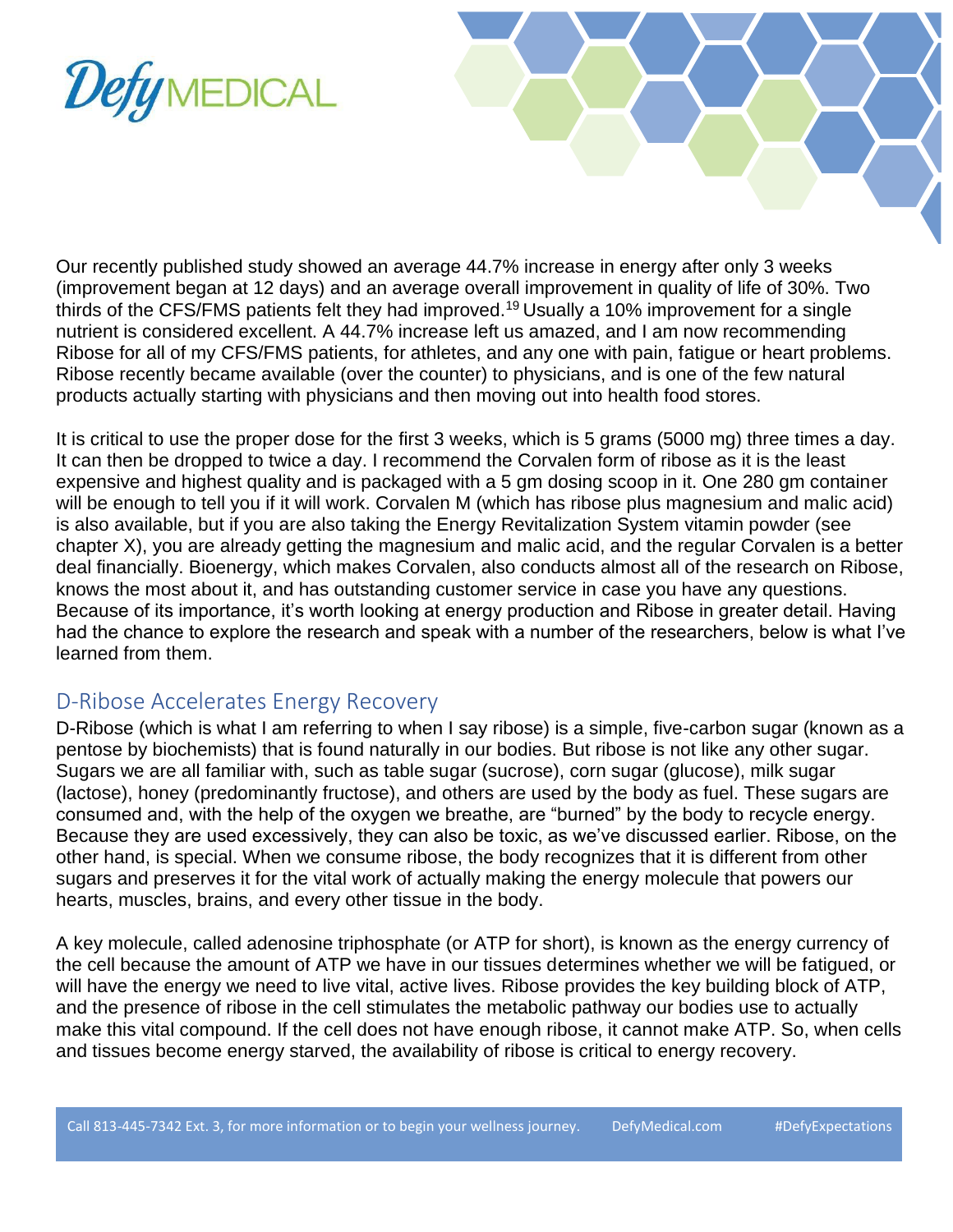



Normal, healthy heart and muscle tissue has the capacity to make all the ribose it needs. When normal tissue is stressed by overexertion, several days of rest will usually allow it to fully recover. The muscle may be sore during recovery, as we frequently see for the three or four days after a hard day of yard work or after a weekend pick up football game, but eventually energy levels will be restored, and the soreness will disappear. But when the muscle is chronically stressed by disease or conditions that affect tissue energy metabolism, the cells and tissues simply cannot make enough ribose quickly enough to recover. Hearts and muscles just don't have the metabolic machinery they need to make ribose very efficiently. The result is chronic, persistent pain, stiffness, soreness, and overwhelming fatigue that may never go away.

# The Link Between Ribose, Energy, and Fatigue

Clinical and scientific research has repeatedly shown that giving ribose to energy deficient hearts and muscles stimulates energy recovery. One important study involved healthy athletes participating in high-intensity, endurance exercise over the course of one week. After exercise the energy level in the athlete's muscle was reduced by almost 30%. Giving 10-grams of ribose per day for three days following exercise restored muscle energy levels to normal, while treatment with placebo provided virtually no effect.<sup>20</sup> This study clearly showed that ribose stimulated the energy recovery pathways in the body, helping the muscle rebuild its energy supply quickly and completely. Even after three days of rest, muscle that was not treated with ribose remained energy starved and fatigued.

Two very interesting studies in animals showed how dramatic the effect of ribose could be on energy recovery in fatigued muscle. These studies were conducted by Dr. Ron Terjung, one of the top muscle physiologists in the U.S. In their research, Dr. Terjung and his co-investigators found that ribose administration in fatigued muscle increased the rate of energy recovery by 340% to 430%, depending on which type of muscle was tested.<sup>21</sup> He also found that even very small amounts of ribose had the effect of helping the muscle cell preserve energy, a process known as energy salvage, and the higher the ribose dose, the more dramatic the effect on energy preservation.<sup>22</sup> Although this groundbreaking research was done in animals it was instrumental in defining the biochemistry and physiology associated with the use of ribose in overcoming heart and muscle fatigue. But most of us with CFS and FMS are neither top athletes nor animals, so the question remains, "How will ribose affect me?"

Research in Ribose and CFS/FMS began with a case study that was published in the prestigious journal Pharmacotherapy in 2004.<sup>23</sup> This case study told the story of a veterinary surgeon diagnosed with fibromyalgia. For months, this dedicated doctor found herself becoming more and more fatigued, with pain becoming so profound she was finally unable to stand during surgery. As a result, she was forced to all but give up the practice she loved.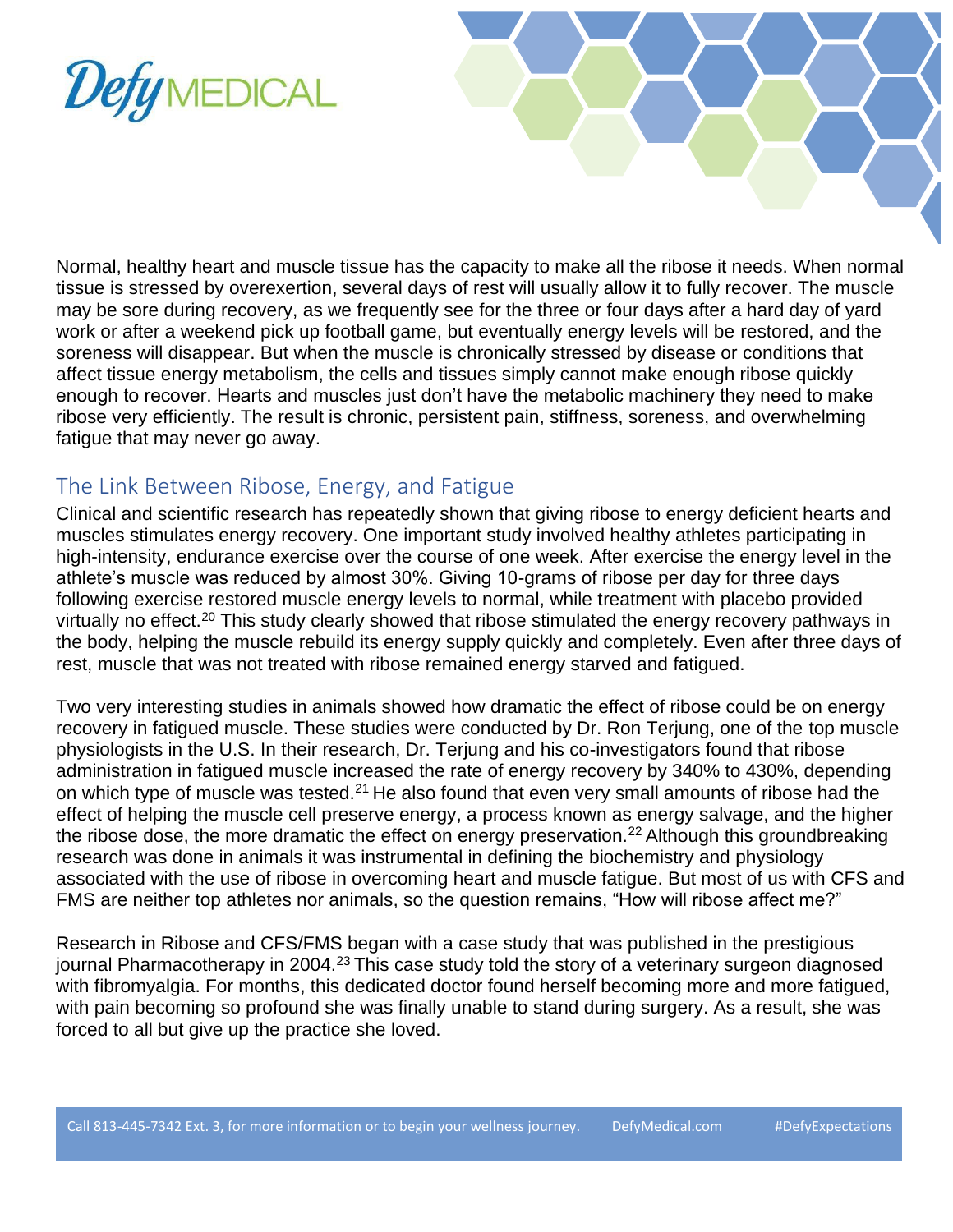



Upon hearing that a clinical study on ribose in congestive heart failure was underway in the university where she worked, she asked if she could try the ribose to see if it might help her overcome the mindnumbing fatigue she experienced from her disease. After three weeks of ribose therapy, she was back in the operating room, practicing normally with no muscle pain or stiffness, and without the fatigue that had kept her bedridden for many months.

Being a doctor, she was skeptical, not believing that a simple sugar could have such a dramatic effect on her condition. Within two weeks of stopping the ribose therapy, however, she was out of the operating room and back in bed. So, to again test the theory, she began ribose therapy a second time. The result was similar to her first experience, and she was back doing surgery in days. After yet a third round of stopping (with the return of symptoms) and starting (with the reduction of symptoms) the ribose therapy, she was convinced, and has been on ribose therapy since that time.

I found this report intriguing and decided to design the larger study in patients with fibromyalgia or chronic fatigue syndrome which I began to discuss earlier. Along with two research collaborators, I recently published a scientific paper describing the results of this research. The study we designed was intended to determine whether or not ribose would be effective in relieving the overwhelming fatigue, pain, soreness, and stiffness suffered by patients having this debilitating condition. Our study included 41 patients with a diagnosis of fibromyalgia or chronic fatigue syndrome who were given ribose at a dose of 5-grams three times per day for an average of three weeks. We found the ribose treatment led to significant improvement in energy levels, sleep patterns, mental clarity, pain intensity, and wellbeing. Of the patients participating in the study, 65.7 % experienced significant improvement while on ribose, with an average increase in energy of 44.7% and overall wellbeing of 30%- remarkable results from a single nutrient!<sup>19</sup> The only significant side effects were that two people felt too energized and hyper/anxious on the ribose. This is simply dealt with by lowering the dose and/or taking it with food.

To further validate these findings, we are currently conducting a much larger placebo controlled study, and hope to have the results published in the coming year. Interestingly, one of our study patients had an abnormal heart rhythm called atrial fibrillation. Ribose is outstanding in the treatment of heart disease as well, because it restores energy production in the heart muscle. Because of this, it was not surprising that this man's atrial fibrillation also went away on the ribose, and he was able to stop his heart medications as well! Because of its importance and the research showing marked heart muscle dysfunction (because of low energy) in CFS, let's look at Ribose and the heart in more detail.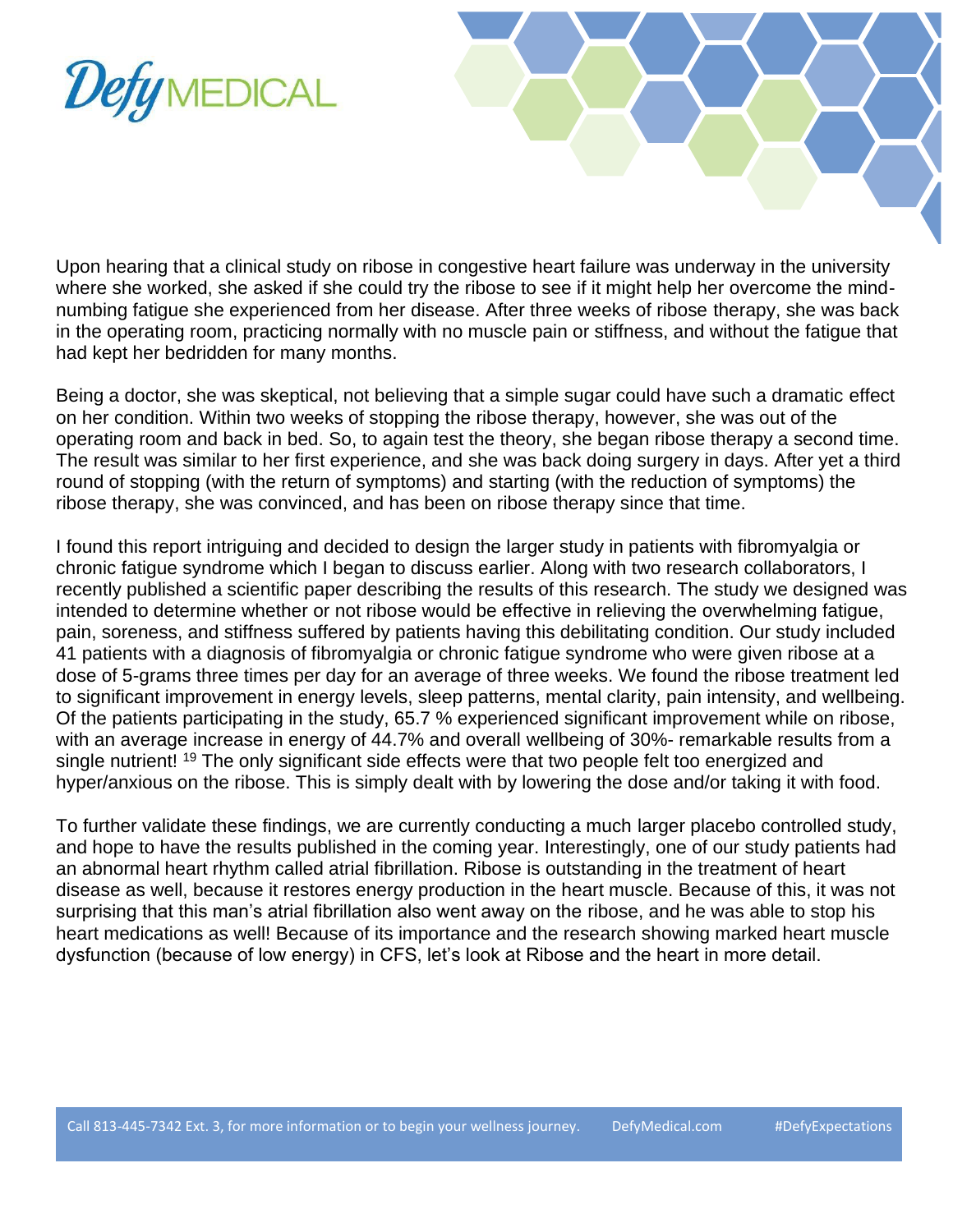



### Ribose and the Fatigue Associated with Heart Disease

Decades of research have shown that ribose has a profound effect on heart function in patients with congestive heart failure, coronary artery disease, and cardiomyopathy (a weakened heart muscle). Like the muscles in patients with fibromyalgia, sick hearts are energy starved.<sup>24</sup> This energy deprivation keeps the heart from relaxing between heartbeats, making it impossible for the heart to completely fill with blood <sup>25</sup> (it surprisingly takes more energy for the heart muscle to relax than contract). Because the heart does not fill completely, less blood is pumped to the body with each heartbeat. The heart then gets stiff, and it strains to contract. Ultimately, the heart becomes enlarged, a condition known as hypertrophy, and it is unable to pump normally.

You can compare this to the effect of weight training on the muscles in the bicep of the upper arm. Over time, weight training against more and more weight makes the muscle larger and harder. Similarly, when the heart becomes stiff it is forced to contract against more and more pressure, making the heart muscle grow. While in the case of the bicep this may be a desirable outcome, in the heart it can be deadly. In contrast to the biceps muscle, hearts must remain supple so they can fill properly and empty fully with each contraction. If hearts cannot pump normal volumes of blood, muscles of the arms and legs and brain tissue become oxygen starved. The result is fatigue, pain on standing or walking, loss of interest in, or the ability to perform any physical activity, brain fog, and depression. In the end, the heart cannot pump enough blood to even supply itself with live-giving oxygen and a heart attack can be the result.

Using ribose to restore the energy level in the heart allows it to fully relax, fill, and empty completely to circulate blood to the outer reaches of the body<sup>-26</sup> Circulating more blood means muscles in the arms and legs, and the tissues of the brain, get the oxygen they need to function normally. This result was made evident in several important studies in patients with congestive heart failure and angina.

In one study conducted at the University of Bonn in Germany, patients with congestive heart failure were treated with either 10-grams of ribose or a sugar placebo every day for three weeks.<sup>27</sup> They were then tested for heart function, exercise tolerance (a measure of fatigue), and quality of life using a questionnaire designed for this purpose. In this study, ribose therapy had a significant effect on all measures of diastolic heart function, showing that increased energy in the heart allowed the heart to relax, fill, and pump more normally. Patients in the study were also much more tolerant to exercise when they were on ribose, and, through their responses to the questionnaire, showed they had a higher quality of life as a result.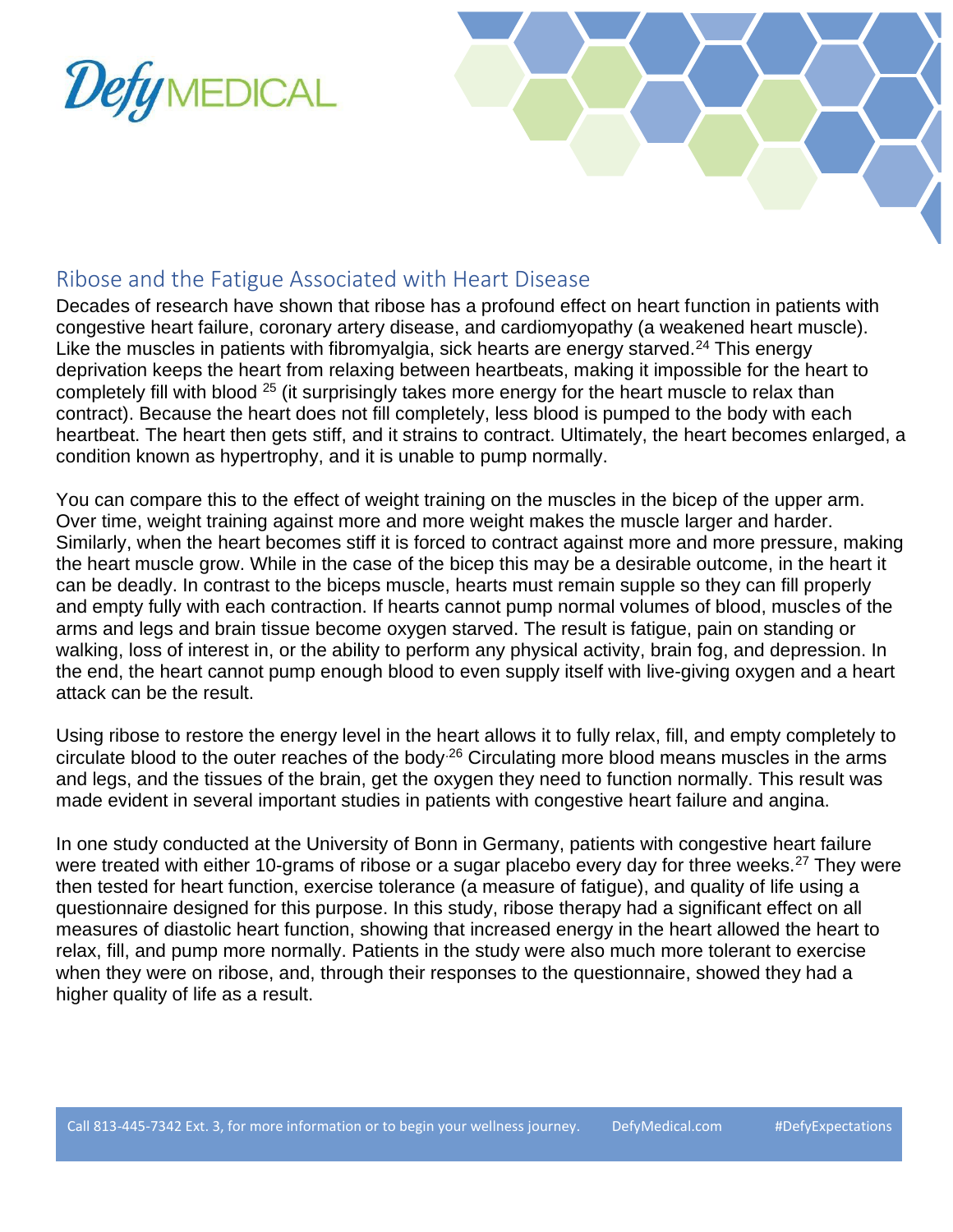



Two additional studies went on to help explain how ribose therapy in congestive heart failure may affect fatigue and exercise tolerance.<sup>28,29</sup> These studies showed that ribose treatment increased ventilatory and oxygen utilization efficiency, a medical way of saying that the patients were able to breathe better and use the oxygen they inhaled more efficiently. Improving the patient's ability to use oxygen means more oxygen is available to go into the blood and out to the tissues. Having more oxygen available allows the muscle to burn fuel more efficiently, helping it keep pace with its energy demand. The result is less fatigue, a greater ability to tolerate exercise, and a higher quality of life. An added benefit to improving ventilatory efficiency is that ventilatory efficiency is a dominant predictor of mortality in congestive heart failure. Increasing ventilatory efficiency with ribose therapy is, therefore, a direct correlate to prolonging life in this patient population.

There are very few nutritional therapies that can legitimately boast of having this profound of an effect on the tissues they target. None, other than ribose, can claim such an effect in cell or tissue energy metabolism. Ribose is a unique and powerful addition to our complement of metabolic therapies in that it is completely safe, proven by strong, well designed clinical and scientific evidence, natural, and fundamental to a vital metabolic process in the body.<sup>30-34</sup> I have added a few more study references for those who would like more information about ribose. 35-56

Ribose regulates how much energy we have in our bodies, and for those suffering from fatigue, muscle soreness, stiffness, and a host of related medical complications, the relief found in energy restoration can be life changing. This is why I recommend that all CFS/FMS patients begin with D-Ribose 5 grams (1 scoop of Corvalen) 3 x day for 2-3 weeks then twice a day. It is critical to take the 3 scoops a day for the first few weeks to see the optimal effects. Although many of the treatments in this book take 6-12 weeks to start working, most people feel the difference by the end of a single 280 gm container. For the few who don't, retry it again once you are 12-16 weeks into the other treatments well discuss. You'll be glad you did.

Although Ribose is the most promising energy nutrient, others are also worth looking at as well. Most of these only need to be taken for 4-9 months, though some people choose to take them longer (I take my Ribose every day even though I feel great. It makes me feel even better!). You will know by how you feel on them.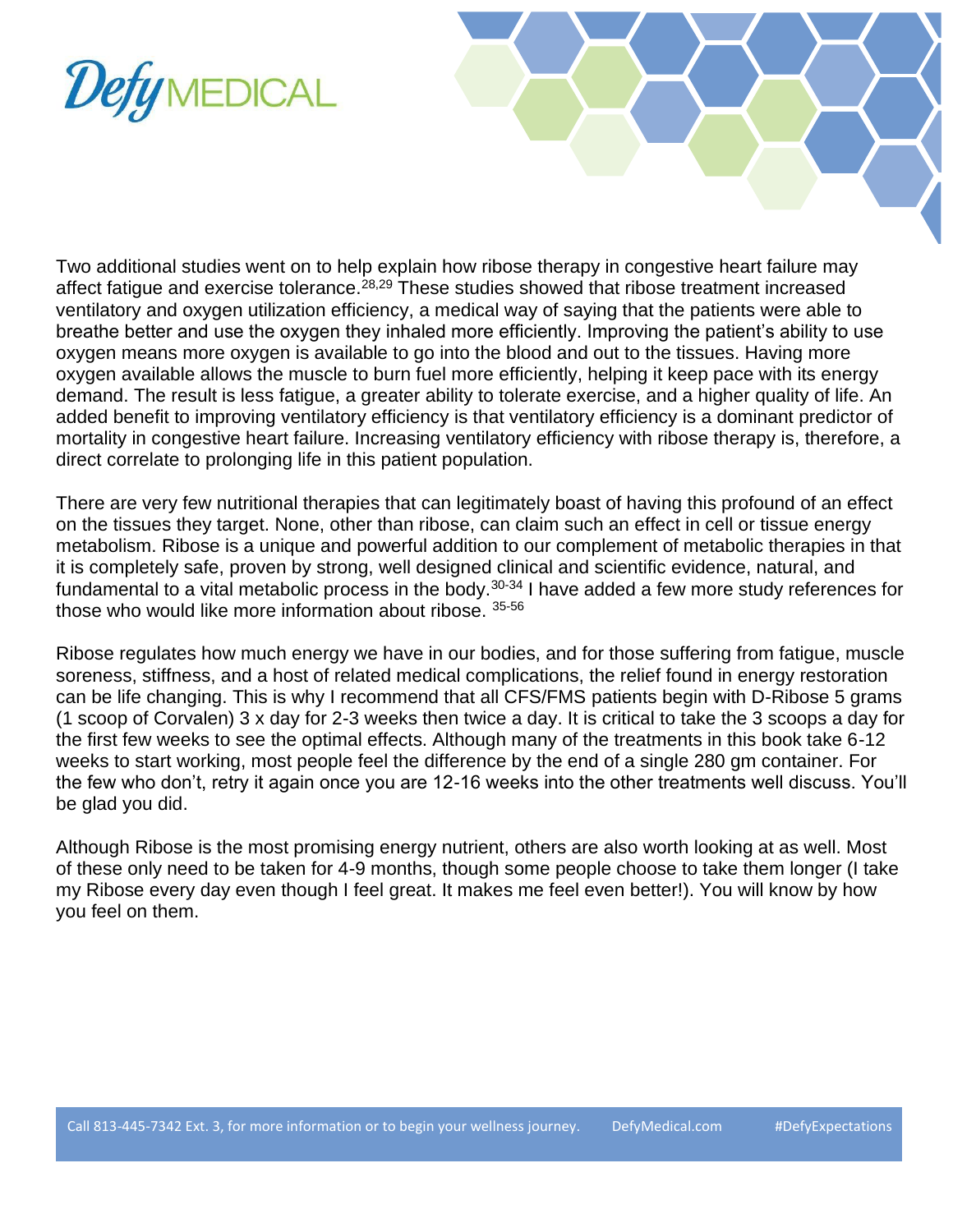



*1. Teitelbaum JE , Bird B, "Effective Treatment of Severe Chronic Fatigue: A Report of a Series of 64 Patients," Journal of Musculoskeletal Pain 3 (4) (1995): 91–110.*

*2. Teitelbaum JE , Bird B, "Effective Treatment of Severe Chronic Fatigue: A Report of a Series of 64 Patients," Journal of Musculoskeletal Pain 3 (4) (1995): 91–110.*

*3. Vernon DC, et al. Preliminary evidence of mitochondrial dysfunction associated with post-infective fatigue after acute infection with Epstein Barr Virus. BMC Infectious Diseases/ 2006, 6;15 doi:10.1186/1471-2334-6-15, 31 January 2006.http://www.biomedcentral.com/1471-2334/6/15/abstract*

*4. Eisinger J, A Plantamura, T Ayavou. Glycolysis abnormalities in fibromyalgia. Journal of the American College of Nutrition 1994;13(2):144-148.*

*5. Bengtsson A, KG Henriksson. The muscle in fibromyalgia – a review of Swedish studies. Journal of Rheumatology Supplement 1989;19:144-149.*

*6. Lund N, A Bengtsson, P Thorborg. Muscle tissue oxygen in primary fibromyalgia. Scandinavian Journal of Rheumatology 1986;15(2):165-173.*

*7. Strobl ES, M Krapf, M Suckfull, W Bruckle, W Fleckenstein, W Muller. Tissue oxygen measurement and 31P magnetic resonance spectroscopy in patients with muscle tension and fibromyalgia. Rheumatology International 1997;16(5):175-180. 8. Douche-Aourik F, W Berlier, L Feasson, T Bourlet, R Harrath, S Omar, F Grattard, C*

*Denis, B Pozzetto. Detection of enterovirus in human muscle from patients with chronic inflammatory muscle disease or fibromyalgia and healthy subjects. Journal of Medical Virology 2003;71(4):540-547.*

*9. Park JH, P Phothimat, CT Oates, M Hernanz-Schulman, NJ Olson. Use of P-31 magnetic resonance spectroscopy to detect metabolic abnormalities in muscles of patients with fibromyalgia. Arthritis and Rheumatology 1998;41(3):406-413. 10. Kushmerick MJ. Muscle energy metabolism, nuclear magnetic resonance spectroscopy and their potential in the study of fibromyalgia. Journal of Rheumatology Supplement 1989;19:40-46.*

*11. Bengtson A, KG Heriksson, J Larsson. Reduced high-energy phosphate levels in the painful muscles of patients with primary fibromyalgia. Arthritis and Rheumatology 1986;29(7):817-821.*

*12. Lund E, SA Kendall, B Janerot-Sjoberg, A Bengtsson. Muscle metabolism in fibromyalgia studied by P-31 magnetic resonance spectroscopy during aerobic and anaerobic exercise. Scandinavian Journal of Rheumatology 2003;32(3):138- 145.*

*13. Eisinger J, D Bagneres, P Arroyo, A Plantamura, T Ayavou. Effects of magnesium, high-energy phosphates, piracetam and thiamin on erythrocyte transketolase. Magnetic Research 1994;7(1):59-61.*

*14. Jacobsen S, KE Jensen, C Thomsen, B Danneskiold-Samsoe, O Henriksen. Magnetic resonance spectroscopy in fibromyalgia. A study of phosphate-31 spectra from skeletal muscles during rest and after exercise. Ugeskr Laeger 1994;156(46):6841-6844.*

*15. Olson NJ, JH Park. Skeletal muscle abnormalities in patients with fibromyalgia. American Journal of Medical Science 1998;315(6):351-358.*

*16. Henriksson KG. Muscle pain in neuromuscular disorders and primary fibromyalgia. Neurologija 1989;38(3):213-221. 17. Krapf MW, S Muller, P Mennet, T Stratz, W Samborski, W Muller. Recording muscle spasms in the erector spinae using in vivo 31P magnetic resonance spectroscopy in patients with chronic lumbalgia and generalized tendomyopathies. Z Rheumatology 1992;51(5):229-237.*

*18. P.O. Behan, "Post-Viral Fatigue Syndrome Research," in The Clinical and Scientific Basis of Myalgic Encephalitis and Chronic Fatigue Syndrome, ed. Byron Hyde, Jay Goldstein, and Paul Levine (Ottawa, Ontario, Canada: Nightingale Research Foundation, 1992), p. 238.*

*19. Teitelbaum JE, JA St.Cyr, C Johnson. The use of D-ribose in chronic fatigue syndrome and fibromyalgia: a pilot study. J Alternative and Complementary Medicine 2006;12(9):857-862.*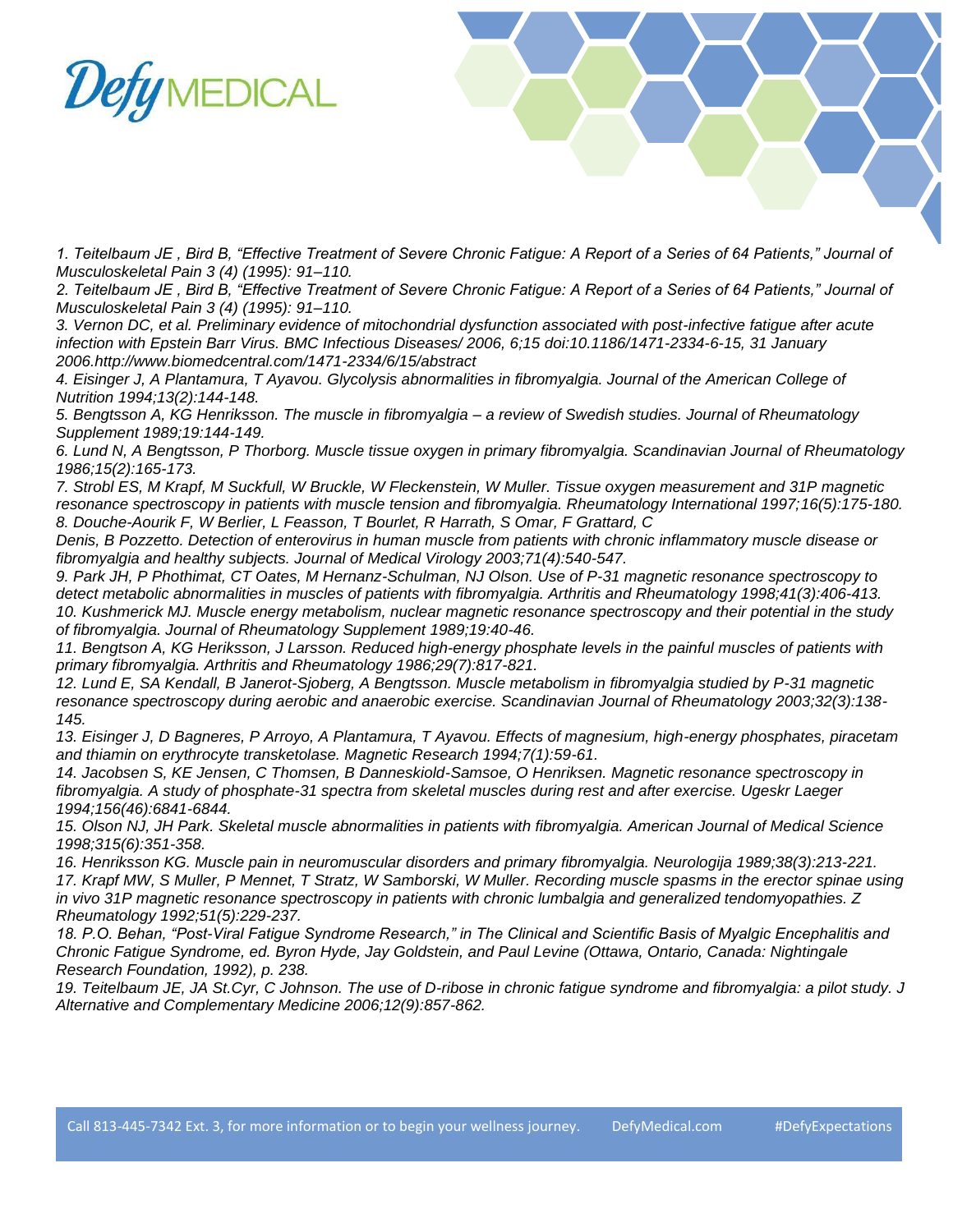



*20. Hellsten Y, Skadgauge L, Bangsbo J. Effect of ribose supplementation on resynthesis of adenine nucleotides after intense intermittent training in humans. American Journal of Physiology 2004; 286(1): R182-R188.*

*21. Tullson PC, Terjung RL. Adenine nucleotide synthesis in exercising and endurance-trained skeletal muscle. American Journal of Physiology 1991; 261: C342-C347.*

*22. Brault JJ, Terjung RL. Purine salvage to adenine nucleotides in different skeletal muscle fiber types. Journal of Applied Physiology 2001; 91: 231-238.*

*23. Gebhart B, JA Jorgenson. Benefit of ribose in a patient with fibromyalgia. Pharmacotherapy 2004;24(11):1146-1648 24. 22. Ingwall JS. ATP and the Heart. Kluwer Academic Publishers, Boston, Massachusetts.*

*25. Reibel D, Rovetto M. Myocardial ATP Synthesis and Mechanical Function Following Oxygen Deficiency. American Journal of Physiology 1978; 234(5): H620-H624.*

*26. Zimmer HG, Ibel H, Suchner U. Ribose Intervention in the Cardiac Pentose Phosphate Pathway is Not Species-Specific. Science 1984; 223: 712-714.*

*27. Omran H, S Illien, D MacCarter, JA St. Cyr, B Luderitz. D-Ribose improves diastolic function and quality of life in congestive heart failure patients: A prospective feasibility study. European Journal of Heart Failure 2003;5:615-619. 28. Vijay N, D MacCarter, M Washam, J St.Cyr. Ventilatory efficiency improves with d-ribose in congestive Heart Failure patients. Journal of Molecular and Cellular Cardiology 2005;38(5):820.*

*29. Carter O, D MacCarter, S Mannebach, J Biskupiak, G Stoddard, EM Gilbert, MA Munger. D-Ribose improves peak exercise capacity and ventilatory efficiency in heart failure patients. Journal of the American College of Cardiology 2005;45(3 Suppl A):185A.*

*30. Griffiths JC, JF Borzelleca, J St.Cyr. Lack of oral embryotoxicity/teratogenicity with D-ribose in Wistar rats. Journal of Food and Chemical Toxicology 2007;45(3):388-395.*

*31. Griffiths JC, JF Borzelleca, J St. Cyr. Sub-chronic (13-week) oral toxicity study with D-ribose in Wistar rats. Journal of Food and Chemical Toxicology 2007:45(1):144-152.*

*32. Gross M, Dormann B, Zollner N. Ribose administration during exercise: effects on substrates and products of energy metabolism in healthy subjects and a patient with myoadenylate deaminase deficiency. Klin Wochenschr 1991; 69: 151- 155.*

*33. Wagner DR, Gresser U, Zollner N. Effects of oral ribose on muscle metabolism during bicycle ergometer in AMPDdeficient patients. Annals of Nutrition and Metabolism 1991; 35: 297-302.*

*34.Gross M, S Reiter, N Zollner. Metabolism of D-ribose administered to healthy persons and to patients with myoadenylate deaminase deficiency. Klin Wochenschr 1989; 67: 1205-1213.*

*35. Guymer EK, KJ Clauw. Treatment of fatigue in fibromyalgia. Rheum Dis Clin North Am 2002;28(2):67-78. 36.Rooks DS, CB Silverman, FG Kantrowitz. The effects of progressive strength training and aerobic exercise on muscle strength and cardiovascular fitness in women with fibromyalgia: a pilot study. Arthritis Rheum 2002;47(1):22-28.*

*37.Geenen R, JW Jacobs, JW Bijlsma. Evaluation and management of endocrine dysfunction in fibromyalgia. Rheum Dis Clin North Am 2002;28(2):389-404.*

*38.Schachter CL, AJ Busch, PM Peloso, MS Shepard. Effects of short versus long bouts of aerobic exercise in sedentary women with fibromyalgia: a randomized controlled trial. Phys Ther 2003;83(4):340-358.*

*39.Williamson DL, PM Gallagher, MP Goddard, SW Trappe. Effects of ribose supplementation on adenine nucleotide concentration in skeletal muscle following high-intensity exercise. Med Sci Sport Exc 2001; 33(5 suppl).*

*40.Zollner N, Reiter S, Gross M, Pongratz D, Reimers CD, Gerbitz K, Paetzke I, Deufel T, Hubner G. Myoadenylate deaminase deficiency: successful symptomatic therapy by high dose oral administration of ribose. Klin Wochenschr 1986; 64: 1281-1290.*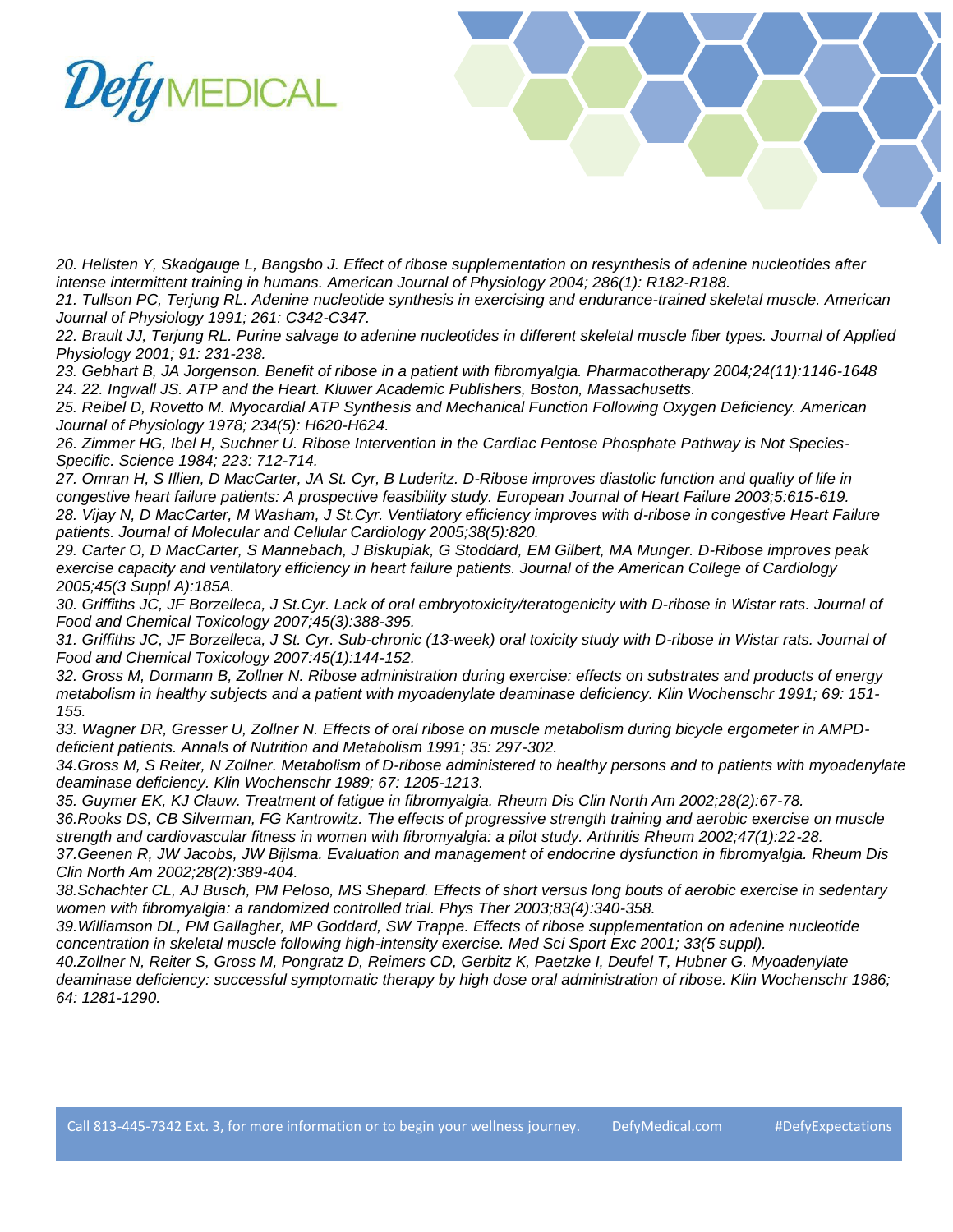



*41. Patton BM. Beneficial effect of D-ribose in patients with myoadenylate deaminase deficiency. Lancet May 1982; 1701. 42. Salerno C, D'Eufermia P, Finocchiaro R, Celli M, Spalice A, Crifo C, Giardini O. Effect of D-ribose on purine synthesis and neurological symptoms in a patient with adenylsuccinase deficiency. Biochim Biophys Acta 1999; 1453: 135-140. 43. Salerno C, M Celli, R Finocchiaro, P D'Eufemia, P Iannetti, C Crifo, O Giardini. Effect of D-ribose administration to a patient with inherited defect of adenylosuccinase. Purine Metabolism in Man IX. Plenum Press, New York, 1998. 44. Pauly D, C Pepine. D-Ribose as a supplement for cardiac energy metabolism. J Cardiovasc Pharmacol Ther 2000;5(4):249-258.*

*45. Pauly D, C Johnson, JA St. Cyr. The benefits of ribose in cardiovascular disease. Med Hypoth 2003;60(2):149-151. 46. Pauly DF, CJ Pepine. Ischemic heart disease: Metabolic approaches to management. Clin Cardiol 2004;27(8):439-441. 47. Dodd SL, CA Johnson, K Fernholz, JA St.Cyr. The role of ribose in human skeletal muscle metabolism. Med Hypoth 2004;62(5):819-824.*

*48. Zarzeczny R, JJ Brault, KA Abraham, CR Hancock, RL Terjung. Influence of ribose on adenine salvage after intense muscle contractions. J Appl Physiol 2001;91:1775-1781.*

*49. Wallen JW, MP Belanger, C Wittnich. Preischemic administration of ribose to delay the onset of irreversible ischemic injury and improve function: studies in normal and hypertrophied hearts. Can J Physiol Pharmacol 2003;81:40-47. 50. Wilson R, D MacCarter, J St. Cyr. D-Ribose enhances the identification of hibernating myocardium. Heart Drug 2003:3:61-62.*

*51. Van Gammeren D, D Faulk, J Antonio. The effects of four weeks of ribose supplementation on body composition and exercise performance in healthy, young male recreational bodybuilders: A double-blind, placebo-controlled trial. Curr Ther Res 2002;63(8):486-495.*

*52. Sharma R, M Munger, S Litwin, O Vardeny, D MacCarter, JA St. Cyr. D-Ribose improves Doppler TEI myocardial performance index and maximal exercise capacity in stage C heart failure. J Mol Cell Cardiol 2005;38(5):853. 53. Pliml W, T von Arnim, A Stablein, H Hofmann, HG Zimmer, E Erdmann. Effects of ribose on exercise-induced ischaemia in stable coronary artery disease. Lancet 1992;340:507-510.*

*54. Perkowski D, S Wagner, A Marcus, J St. Cyr. D-Ribose improves cardiac indices in patients undergoing "off" pump coronary arterial revascularization. J Surg Res 2007;173(2):295.*

*55. Muller C, H Zimmer, M Gross, U Gresser, I Brotsack, M Wehling, W Pliml. Effect of ribose on cardiac adenine nucleotides in a donor model for heart transplantation. Eur J Med Res 1998;3:554-558.*

*56. Grant GF, RW Gracey. Therapeutic nutraceutical treatments for osteoarthritis and ischemia. Exp Opin Ther Patents 2000;10(1): 1-10.*

*57. A.V. Plioplys and S. Plioplys, "Amantadine and L-Carnitine Treatment of Chronic Fatigue Syndrome," Neuropsychobiology 35 (1) (1997): 16–23.*

*58. H. Kuratsune, K. Yamaguti, M. Takahashi, et al., "Acylcarnitine Deficiency in Chronic Fatigue Syndrome," Clinical Infectious Disease 18 (3 Supplement 1) (January 1994): S62–S67.*

*59. http://www.hsrmagazine.com/hotnews/66h21048207977.html)*

*60. Palan PR, Connell K, et al,"Effects of menopause and hormone replacement therapy on serum levels of coenzyme Q-10 and other lipid-soluble antioxidants," Biofactors, 2005; 25(1-4): 61-6.*

*61. Berthold HK, Naini A, et al, "Effect of ezetimibe and/or simvastatin on coenzyme Q10 levels in plasma: a randomised trial," Drug Saf, 2006; 29(8): 703-12.*

*62. Sander S, Coleman SI, et al, "The impact of coenzyme Q10 on systolic function in patients with chronic heart failure," Journal of Cardiac Failure, 2006; 12(6): 464-72.*

*63. Weant KA, Smith KM, "The role of coenzyme Q10 in heart failure," Ann Pharmacother, 2005; 39(9): 1522-6.)*

*64. K. Folkers, S. Shizukuishi, K. Takemura, et al., "Increase in Levels of IgG in Serum of Patients Treated with Coenzyme Q10," Research Communications in Chemical Pathology and Pharmacology 38 (2) (1982): 335–338.*